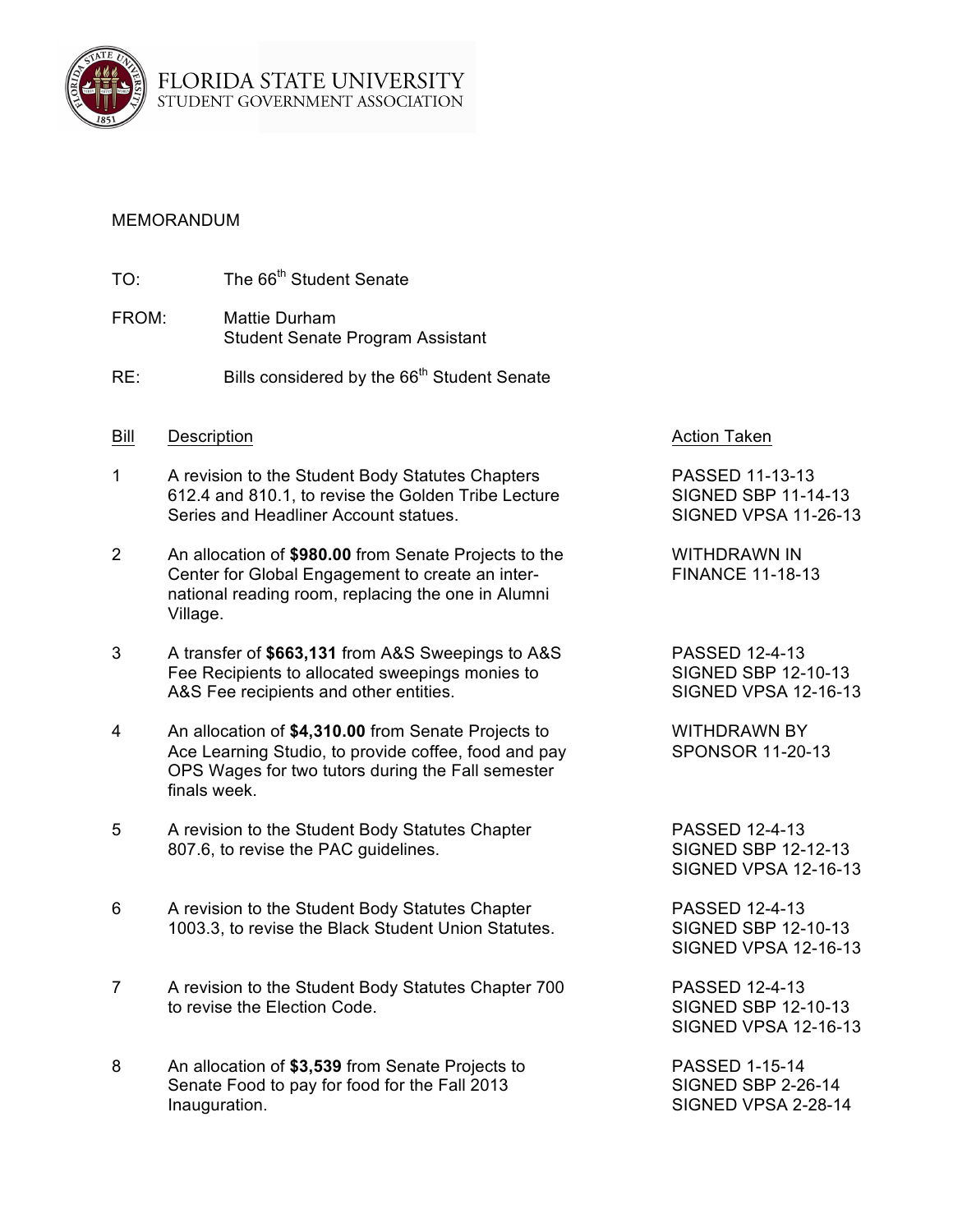**Memorandum** Page 2 December 15, 2014

- Bill Description **Action** Description **Action** Taken
- 9 An allocation of **\$4,580.22** from Senate Projects to PASSED 1-22-14<br>GEOSET, to pay for equipment and supplies for the SIGNED SBP 1-30-14 GEOSET, to pay for equipment and supplies for the GEOSET Lab in the Dirac Library. The SIGNED VPSA 2-1-14
- 10 MISNUMBERED
- 11 MISNUMBERED
- 12 An allocation of **\$8,499.09** from Senate Projects to PASSED 1-12-14 Student Publications Expense to purchase needed SIGNED SBP 2-14-14<br>Supplies for the Xerox printers in their office. SIGNED VPSA 2-26-14 Supplies for the Xerox printers in their office.
- 13 A revision to the Student Body Statutes Chapter **PASSED** 2-19-14 207.4, to revise the statutes to include training for SIGNED SBP 2-26-14 new Senators in the use of "people-first" language. SIGNED VPSA 2-18-14
- 14 An addition to the Student Body Statutes adding The State PASSED 2-26-14 Chapter 411 D, Senator's Committee Rights. SIGNED SBP 3-19-14
- 15 A revision to the Student Body Statute Chapter 1005, PASED 3-19-14 to revised the Hispanic Latino Student Union Summan SIGNED SBP 4-9-14 Statutes. Statutes and Statutes and Statutes and Statutes and Statutes and Statutes and Statutes and Statutes and Statutes and Statutes and Statutes and Statutes and Statutes and Statutes and Statutes and Statutes and Stat
- 16 A revision of **\$500.00** within the Pride Student Union PASSED 3-5-14 from Expense to Food, to pay for food for their "End SIGNED SBP 3-19-14 of the Year Banquet" and have food monies for their SIGNED VPSA 3-25-14 Summer events.
- 17 An allocation of **\$268.51** from Senate Projects to PASSED 3-5-14 Executive Projects to purchase t-shirts for students SIGNED SBP 3-19-14 in the Spring 2014 Transfer Leadership Class. SIGNED VPSA 3-19-14
- 18 An allocation of **\$1,172.32** from Senate Projects to PASSED 3-5-14 FSU Libraries to pay for umbrellas for the newly SIGNED SBP 3-19-14 created umbrella rental service at Strozier Library. SIGNED VPSA 3-25-14
- 19 An addition to the Student Body Statutes adding PASSED 3-5-14 Chapter 913, creating the Office of Entreprenuership SIGNED SBP 3-19-14 and Innovation, a bureau of SGA. SIGNED VPSA 3-25-14
- 20 A revision to the Student Body Statutes Chapter 1009 PASSED 3-26-14 revising the Pride Student Union statutes. SIGNED SBP 3-31-14
- 21 An allocation of **\$1,889.00** from Senate Projects to PASSED 3-25-14 Dirac Library to keep the Dirac Library open during SIGNED SBP 3-31-14

SIGNED VPSA 3-25-14

SIGNED VPSA 4-9-14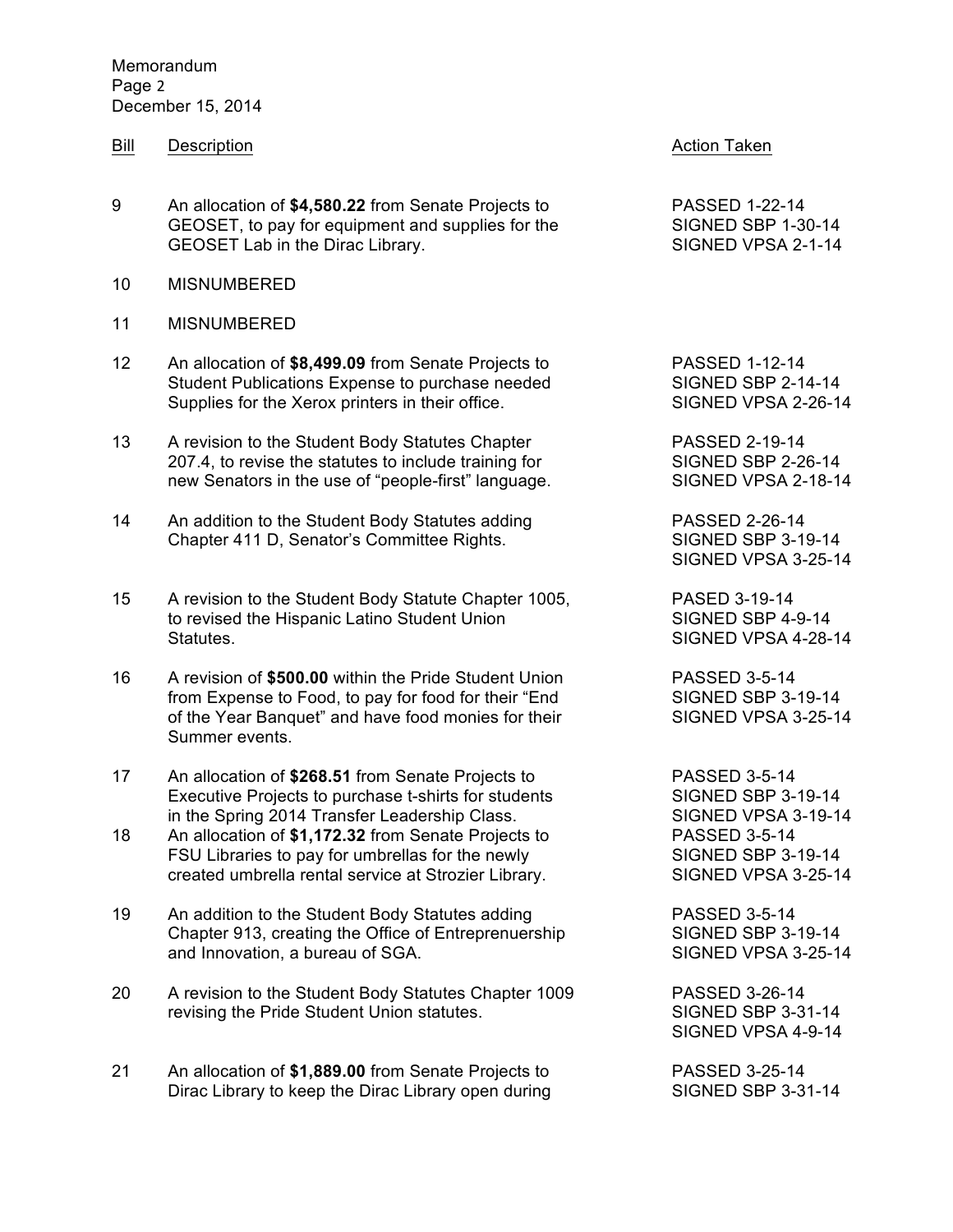Memorandum Page 3 December 15, 2014

Bill Description **Action** Description **Action** Taken

Spring finals week for 24 hours, five days a week. SIGNED VPSA 4-9-14 (April 28 through May 2, 2014.)

- 22 A revision of **\$2,000** within the Hispanic Latino PASSED 4-2-14 Student Union from Contractual Services to Expense, SIGNED SBP 4-3-14 to pay for the rental of Mission San Luis ballrooms SIGNED VPSA 4-9-14 for their end of the year gala on April 18, 2014.
- 23 A transfer **\$10,000** from Senate Projects to RTAC to PASSED 4-2-14 Refurbish the RTAC Account. The SIGNED SBP 4-3-14
- 24 An allocation of **\$800.00** from Senate Projects to the PASSED 4-2-14 Center for Global Engagement to pay for four (4) SIGNED SBP 4-3-14 International Coffee Hours on April 11, 18, 25 and SIGNED VPSA 4-9-14 May 2, 2014.
- 25 A revision of **\$3,000** within the Black Student Union WITHDRAWN BY from Expense to Contractual Services to pay for a SPONSOR 4-2-14 Concert on April 10, 2014 **IN COMMITTEE OF THE**
- 26 A revision to the Student Body Statutes Chapter **PASSED** 4-16-14 206.1. SIGNED SBP 6-3-14
- 27 An allocation of **\$2,600** from Senate Projects to Dean PASSED 4-89-14 of Students to provide funding to help restock the SIGNED SBP 4-10-14 Food Pantry. The state of the state of the SIGNED VPSA 4-28-14
- 28 A revision is made to the Student Body Statutes PASSED 4-9-14 Chapter 800, to revise the Finance Code. SIGNED SBP 4-10-14
- 29 An allocation of **\$1,200** from Senate Projects to PASSED 4-9-14 Senior Class Council to provide funding for their SIGNED SBP 4-10-14 "Taking Back Suwannee" event, where meals will be SIGNED VPSA 4-28-14 free for FSU graduating Seniors.
- 30 An allocation of **\$2,000** from Senate Projects to the PASSED 4-16-14 Office of Entreprenuership and Innovation Expense, SIGNED SBP 4-8-14 to provide funding for operational needs to help SIGNED VPSA 4-28-14 start this bureau to function.
- 31 An allocation of **\$1,524.64** from Senate Projects to **WITHDRAWN BY SPONSOR** Strozier, Dirac, Union Food Court and Leach Center, 9-10-14. to place phone charging stations in these areas.

SIGNED VPSA 4-9-14

WHOLE.

SIGNED VPSA 6-5-14

SIGNED VPSA 4-28-14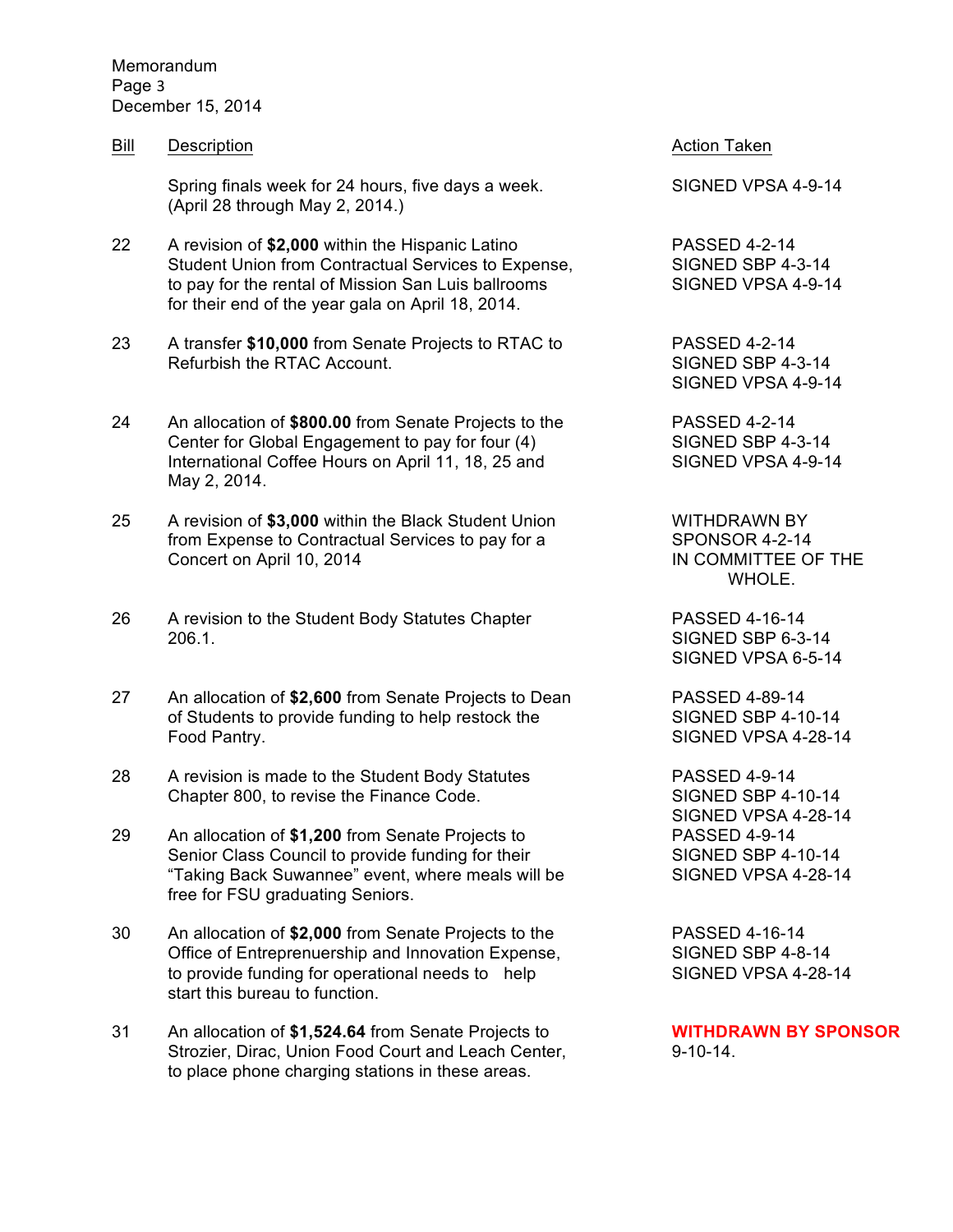Memorandum Page 4 December 15, 2014

- Bill Description **Action** Description **Action** Taken
- 32 An allocation of **\$5,656.00** from Senate Projects to PASSED 4-23-14 RTAC to replenish funds for RTAC for the remainder SIGNED SBP 5-5-14 of the Spring semester. The Superintensity of the Spring semester.
- 33 A revision to the Student Body Statutes Chapters PASSED 4-23-14 300.4 and 705.7, to clarify these sections in the SIGNED SBP 5-5-14 Statutes. SIGNED VPSA 5-12-14
- 34 An addition to the Student Body Statutes adding PASSED 4-23-14 Chapter 304.2, to put rules in place for forwarding VETOED SBP 5-5-14 candidates which are failed in committee. (**SENATE VETO STANDS MOVED TO OVERRIDE VETO. THE VOTE WAS YES-12, NO-22 ABSTAINED-0. THE SENATE DID NOT GET THE 2/3 VOTE REQUIRED TO OVERRIDE THE VETO).**
- 35 An addition to the Student Body Statutes adding PASSED 4-23-14 Chapters 418, to create the Senate Orientation SBP DID NOT SIGN. Program. SIGNED VPSA 5-12-14
- 36 A revision to the Student Body Statutes Chapters PASSED 4-23-14 302 and 602, to remove Chapter 604 and add a new SIGNED SBP 5-514 Chapter 302 for Class Councils. SIGNED VPSA 5-12-14
- 37 A revision to the Student Body Statutes Chapter 910, PASSED 6-25-14 to revise the Office of Undergraduates Research and SIGNED SBP 6-27-14 Creative Endeavors statutes. Creative Creative Endeavors statutes.
- 38 An allocation of **\$2,885.00** from Senate Projects to PASSED 5-28-14 NPHC Contractual Services and Expense is to pay for SIGNED SBP 6-5-14 a stage, a DJ and three (3) security guards for the SIGNED VPSA 6-30-14 Summer Oasis on Saturday, July 19, 2014.
- 39 A revision of **\$5,000** within the Women's Student Union PASSED 5-28-14 from Contractual Services to Expense to cover the SIGNED SBP 6-5-14 cost of Breast Cancer Awareness placards for SIGNED VPSA 6-30-14 promotional items and a sponsorship with the Film School.
- 40 A revision of **\$5,000** Hispanic Latino Student Union PASSED 5-28-14 from Contractual Services to Expense (\$4,000) and SIGNED SBP 6-5-14 Clothing and Awards (\$1,000) to purchase office SIGNED VPSA 6-30-14 furniture and promotional tank tops.
- 41 A revision of **\$4,700** within the Asian American PASSED 5-28-14 Student Union from Contractual Services to Food SIGNED SBP 6-5-14 (\$100), Expense (\$2,000) and Clothing and Awards SIGNED VPSA 6-30-14 (\$2,300), to buy food for their retreat, and buy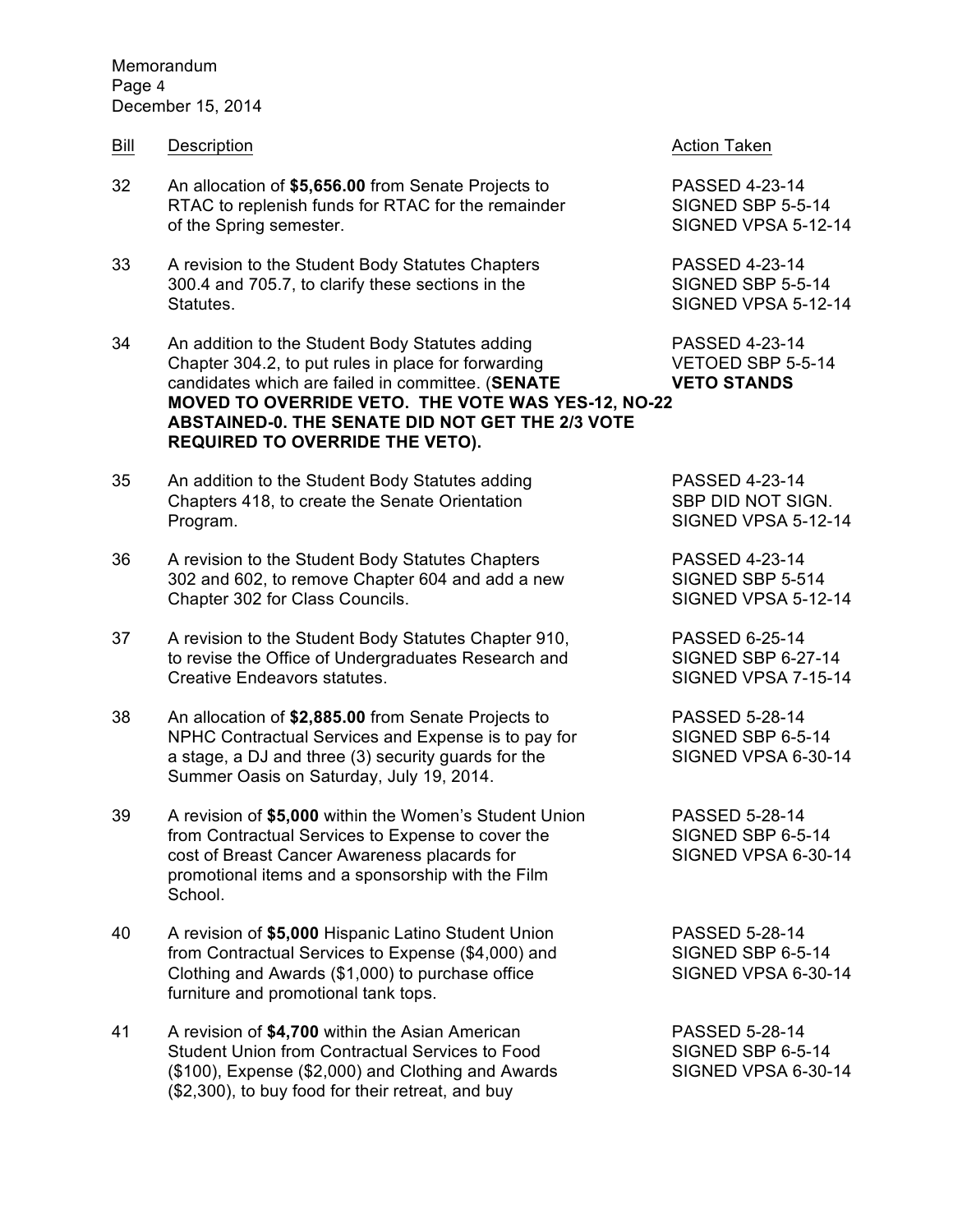Memorandum Page 5 December 15, 2014

| Bill | Description                                                                                                                                                                                                                 |                                                                                                                                                                                  | <b>Action Taken</b>                                                |                                                                          |  |
|------|-----------------------------------------------------------------------------------------------------------------------------------------------------------------------------------------------------------------------------|----------------------------------------------------------------------------------------------------------------------------------------------------------------------------------|--------------------------------------------------------------------|--------------------------------------------------------------------------|--|
|      | promotional items and t-shirts.                                                                                                                                                                                             |                                                                                                                                                                                  |                                                                    |                                                                          |  |
| 42   | An allocation of \$1,005 from Senate Projects to FSU<br>Best Buddies to pay registration fees and travel<br>Expenses for two students to attend the Best Buddies<br>International Leadership Conference.                    |                                                                                                                                                                                  |                                                                    | <b>PASSED 5-28-14</b><br><b>SIGNED SBP 6-10-14</b><br>SIGNED VPSA 6-3014 |  |
| 43   | An Omnibus Bill for the following: An allocation of<br>\$863.68 from Senate Projects to reCycle Bike Rental<br>to purchase locks that will be available for students<br>to rent. OMNIBUS BILLS 45, 46, 47, 48, 49, 50 BELOW |                                                                                                                                                                                  |                                                                    | PASSED 5-28-14<br>SIGNED SBP 6-5-14<br>SIGNED VPSA 6-30-14               |  |
|      | FROM:<br>241002 (\$10,000)<br><b>Executive Projects</b><br>241005 (\$1.325.07)<br>Senate Projects                                                                                                                           | TO:<br>241002<br>Executive Branch (remaining expenses and negative balances).<br>241028<br>Elections OPS Wages (\$1,085.07)<br>Expense (\$32.12)<br>Clothing & Awards (\$207.88) |                                                                    |                                                                          |  |
|      | 241005 (\$350)<br>Senate Projects                                                                                                                                                                                           | 242147<br>Case Competition Club, Expense (\$350)                                                                                                                                 |                                                                    |                                                                          |  |
|      | 241005 (\$1,525)<br>Senate Projects                                                                                                                                                                                         | 241004<br>Senate Clothing & Awards (\$1,525)                                                                                                                                     |                                                                    |                                                                          |  |
|      | 241053 (within this account)<br>Office of Sustainability (A Revision of \$1,049)<br>FROM: Food (\$500) & Clothing & Awards (\$549)                                                                                          |                                                                                                                                                                                  |                                                                    | TO: Expense (Bike Racks)                                                 |  |
|      | Office of Sustainability (A Revision of \$2,000)<br><b>FROM: Contractual Service</b>                                                                                                                                        |                                                                                                                                                                                  |                                                                    | TO: Expense (Bike Racks)                                                 |  |
| 44   | A revision to the Student Body Statutes Chapter 700,<br>to revise the Election Code.                                                                                                                                        |                                                                                                                                                                                  | <b>WITHDRAWN BY SPONSOR</b><br>$5 - 27 - 14$                       |                                                                          |  |
| 51   | A revision to the Student Body Statutes Chapter 910,<br>to revise the statutes Student Council for Under-<br>Graduate Research and Creativity.                                                                              |                                                                                                                                                                                  | <b>FAILED IN</b><br><b>JUDICIARY</b><br>COMMITTEE 6-19-14          |                                                                          |  |
| 52   | An allocation of \$151.00 from Senate Projects to<br>Election OPS Wages, to cover the deficit in the OPS<br>Wages account.                                                                                                  |                                                                                                                                                                                  | PASSED 6-25-14<br><b>SIGNED SBP 6-27-14</b><br>SIGNED VPSA 7-15-14 |                                                                          |  |
| 53   | A transfer of \$19,463.07 from various RSOs and<br>Organizational Funds to RTAC (\$9,417.92 and PAC<br>(\$10,045.15), to clear up deficits and receive monies<br>that were not used during the 90 day time frame for        |                                                                                                                                                                                  | PASSED 6-25-14<br><b>SIGNED SBP 6-27-14</b><br>SIGNED VPSA 7-15-14 |                                                                          |  |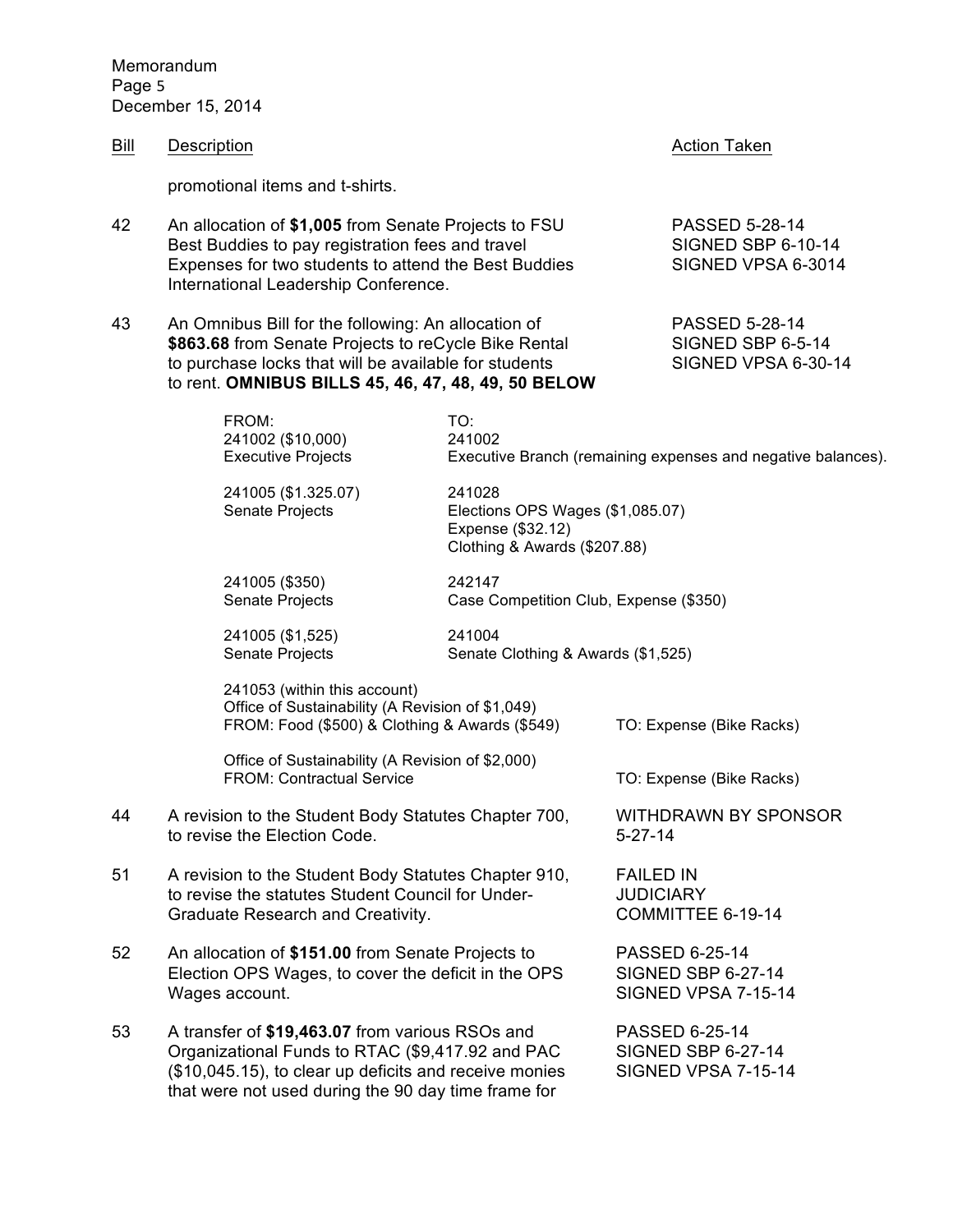Memorandum Page 6 December 15, 2014

Bill Description **Action** Description **Action** Taken

organizations to spend their monies.

- 54 An allocation of **\$1,100** from Senate Projects to SAFE PASSED 6-25-14 Connection to extend the SAFE Bus time of closing to SIGNED SBP 6-27-14 3:30 a.m. during finals week of the spring, summer, SIGNED VPSA 7-15-14 and fall semesters.
- 55 A revision to the Student Body Statutes Chapter 621, PASSED 6-25-14 to revise The College Leadership Council statute. **VETOED SBP 6-27-14**

- 56 An allocation of **\$504.00** from Senate Projects to PASSED 6-25-14 Student Sustainability OPS Wages to clear up a SIGNED SBP 6-27-14 deficit in their OPS Wages account. SIGEND VPSA 7-15-14
- 57 A revision to the Student Body Statutes Chapter 910, WITHDRAWN BY SPONSOR to revise the statutes for SCURC (Student Council 6-25-14. for Undergraduate Research and Creativity.
- 58 An allocation of **\$2,000** from Senate Projects to PASSED 7-23-14 Baptist Collegiate Ministry Expense to fund eight (8) **SIGNED SBP 7-30-14** students to travel to attend the Collegiate Week in SIGNED VPSA 8-11-14 Glorieta, New Mexico.
- 59 An allocation of **\$108** from Senate Projects to PASSED 7-23-14 InternatioNole, to pay for food from Hungry Howies **SIGNED SBP 7-30-14** for their event on September 4, 2014. SIGNED VPSA 8-11-14
- 60 An allocation of **\$949** from Senate Projects to PASSED 7-23-14 InternatioNole, to pay for food from Sonny's for **SIGNED SBP 7-30-14** their annual Bar-B0-Que at the FSU Reservation on SIGNED VPSA 8-11-14 September 28, 2014.
- 61 An allocation of **\$1,380** from Senate Projects to the PASSED 7-23-14 Black Female Development Circle, to pay hotel and **SIGNED SBP 7-30-14** Travel expenses to attend the annual GFDC National SIGNED VPSA 8-11-14 Conference in Tampa, Florida on August 14-16, 2014.
- 62 A revision to the Student Body Statutes Chapter PASSED 7-23-14 205.3 A (3), Code of Ethics, to clarify the standards FORWARDED WITHOUT of conduct. **SBP SIGNATURE**

**SENATE AMENDED BILL 7-14-14 AND BILL WAS SENT BACK TO SBP AS AMENDED. SIGNED SBP 7-19-14 SIGNED VPSA 9-5-14**

**SIGNED VPSA 8-14-14**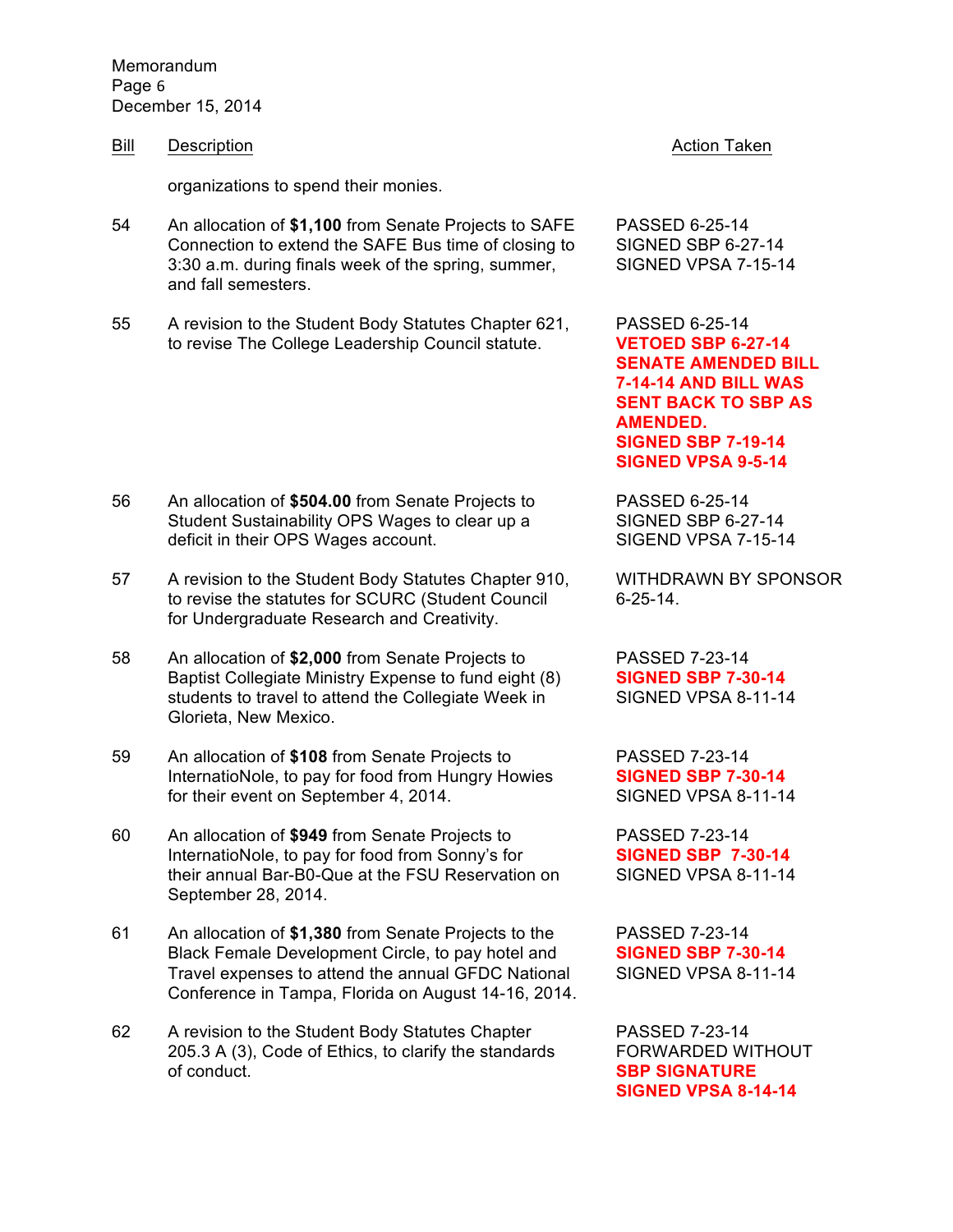**Memorandum** Page 7 December 15, 2014

# Bill Description **Action** Description **Action** Taken

63 An allocation of **\$932.40** from Senate Projects to **OMNIBUS BILL.**  Baptist Collegiate Ministry Expense, to pay for the **THIS BILL WAS ADDED**  Annual Late Night Pancakes Breakfast on 8-21-14. **TO BILL 58.**

64 An allocation of **\$5,600** from Senate Projects to PASSED 9-10-14 Senior Class council to fund the remaining FSU SIGNED SBP 9-15-14 Football away game screenings. The SIGNED VPSA 9-25-14

65 An allocation of **\$750** from Senate Projects to PASSED 9-10-14 Think Graduate School, to fund food for SIGNED SBP 9-15-14<br>
for receptions for the Think Graduate School SIGNED VPSA 9-25-14 for receptions for the Think Graduate School events to be held on October 10-17, 2014.

66 An allocation of **\$1,125.00** from Senate Projects PASED 9-17-14 to the Center for Global Engagement to fund the SIGNED SBP 9-22-14<br>International Coffee Hour for the month of SIGNED VPSA 9-25-14 International Coffee Hour for the month of October.

67 A transfer of **\$3,380.00** from RTAC to Senate PASSED 917-14 Projects to return monies from Senate Projects SIGNED SBP 9-22-14 that were used during the summer to fund RTAC SIGNED VPSA 9-25-14 requests.

68 A transfer of **\$1,989.40** from PAC to Senate PASSED 9-17-14 Projects to return monies from Senate Projects SIGNED SBP 9-22-14 that were used during the summer to fund PAC SIGNES VPSA 9-25-14 requests.

69 An allocation of **\$900.00** from Senate Projects PASSED 9-17-14 to Student Disability Resource Center to SIGNED SBP 9-22-14 purchase calculators for the exam lab at the SIGNED VPSA 9-25-14 Student Disability Resource Center.

70 An allocation of **\$480.00** from Senate Projects PASSED 9-24-14 to SCURC to pay for Polos for UROP. SIGNED SBP 9-29-14

71 A revision to the Student Body Statutes Chapter PASSED 10-1-14 202, to establish a deadline dates for forward-<br>SIGNED SBP 10-9-14 ing candidates from the Student Body President SIGNED VPSA 10-15-14 to the Internal Affairs Committee.

72 A revision to the Student Body Statues Chapter PASSED 9-24-14 1112, to revise MARC statutes and to change the SIGNED SBP 9-29-14 number of the statute from Chapter 1112 to SIGNED VPSA 10-6-14 Chapter 912.

SIGNED VPSA 10-6-14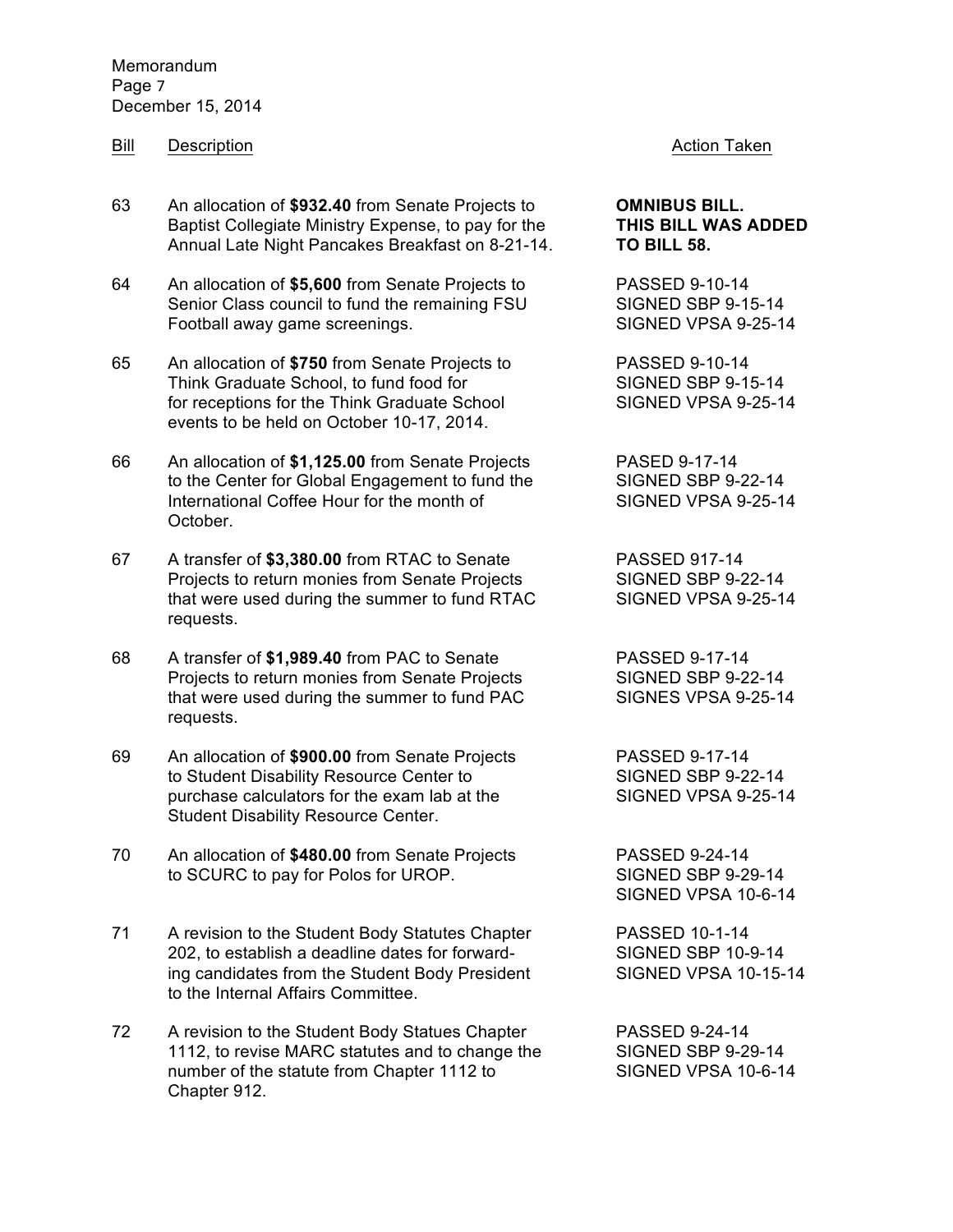Memorandum Page 8 December 15, 2014

### Bill Description **Action** Description **Action** Taken

- 73 An allocation of **\$812.93** from Senate Projects PASSED 10-1-14 To Strozier Library Expense to purchase SIGNED SBP 10-9-14 iPhone 5, iPhone 4 and Mac chargers for the SIGNED VPSA 10-15-14 Library.
- 74 A transfer of **\$11,300** within College Leadership PASSED 10-1-14 Council from Arts and Sciences to Visual Arts SIGNED SBP 10-9-14 Theatre and Dance to an active CLC to help fund SIGNED VPSA 10-15-14 to help fund their publications and events.
- 75 An allocation of **\$3,000** from Senate Projects to PASSED 10-8-14 Women Student Union Expense is to purchase SIGNED SBP 10-11-14 t-shirts for the "Know More" Campaign. SIGNEED VPSA 10-23-14
- 76 An allocation of **\$3,198** from Senate Projects to PASSED 10-15-14 Senate Food, to pay for food for the 67<sup>th</sup> Senate SIGNED SBP 10-19-14 Inauguration on Wednesday, October 29, 2014 in SIGNED VPSA 10-23-14 the Florida State University Ballrooms.
- 77 A revision to the Student Body Statutes Chapter FAILED YES-11 NO-27 413.8 B (1) (c), to amend statues for membership ABSTAINED-1 in the Senate Hall of Fame.
- 78 A revision to the Student Body Statutes 207.4 PASSED 10-15-14 A, B and adding a new C, to clarify the SIGNED SBP 10-19-14 administration of the New Senator Orientation. SIGNED VPSA 10-23-14
- 79 A revision to the Student Body Statutes Chapter PASSED 10-22-14 202.9 A and C, to clarify who the Internal SIGNED SBP 10-27-14 Affairs Committee will ask for advice to change SIGNED VPSA10-29-14 SGA documents.
- 80 An allocation of **\$3,659.04** from Senate PASSED 10-22-14 Projects to Strozier Library to pay to keep the SIGNED SBP 10-27=14 the Dirac Library open from Friday, December 5, SIGNED VPSA 10-29-14 through Thursday, December 11, 2014.
- 81 An allocation of **\$812.92** from Senate Projects PASSED 10-22-14 to Strozier Library to purchase iPhone and MAC SIGNED SBP 10-27-14 chargers for the Dirac Library.
- 82 An allocation of **\$350.00** from Senate Projects WITHDRAWN BY SPONSOR to Office of Entreprenuership and Innovation to 10-22-14 pay for travel for a guest speaker for an OEI event.